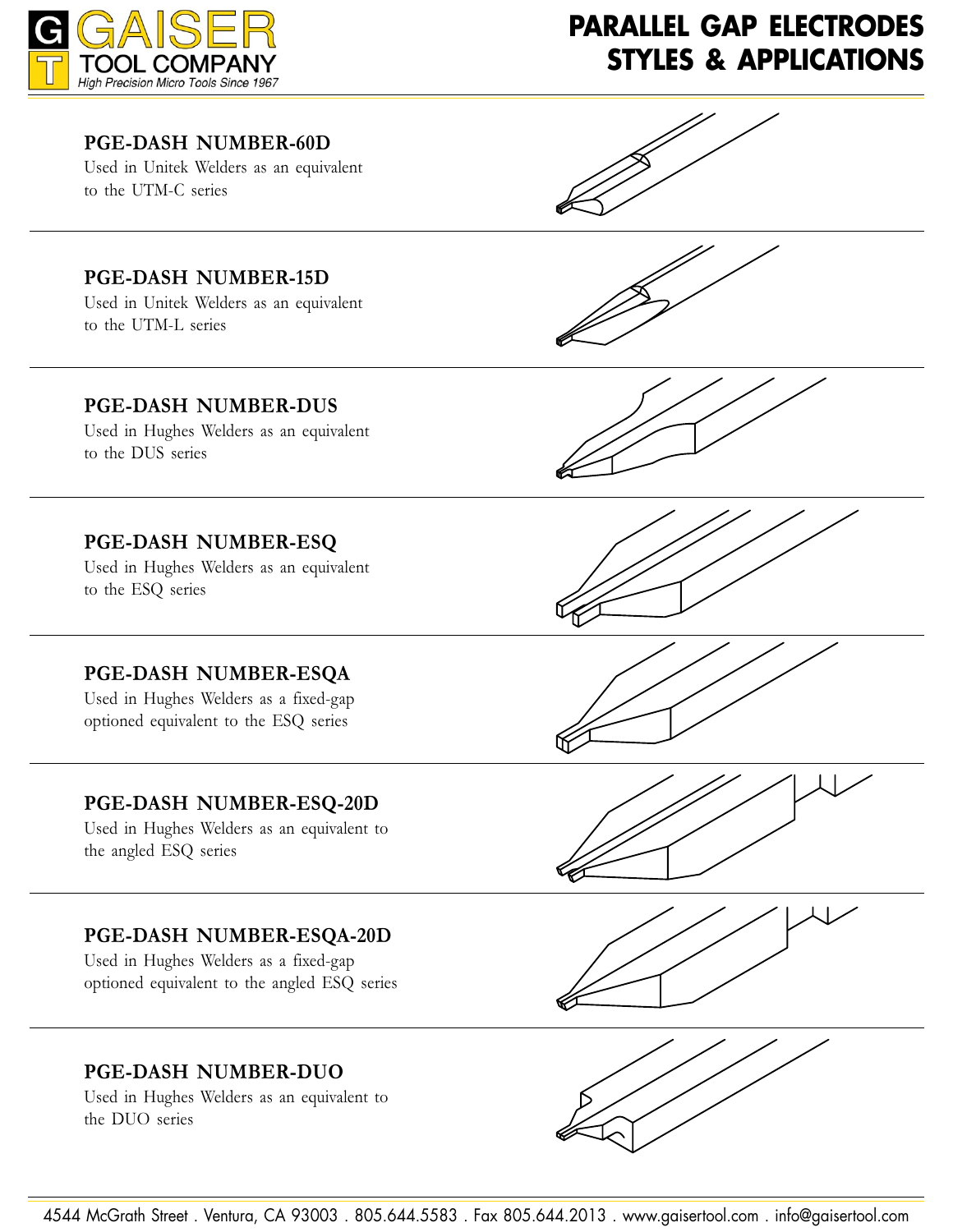





Molybdenum

**Specify:** Parallel Gap Electrode - Dash Number - Style PGE-09101-60D

*Dimensions in inches unless otherwise specified*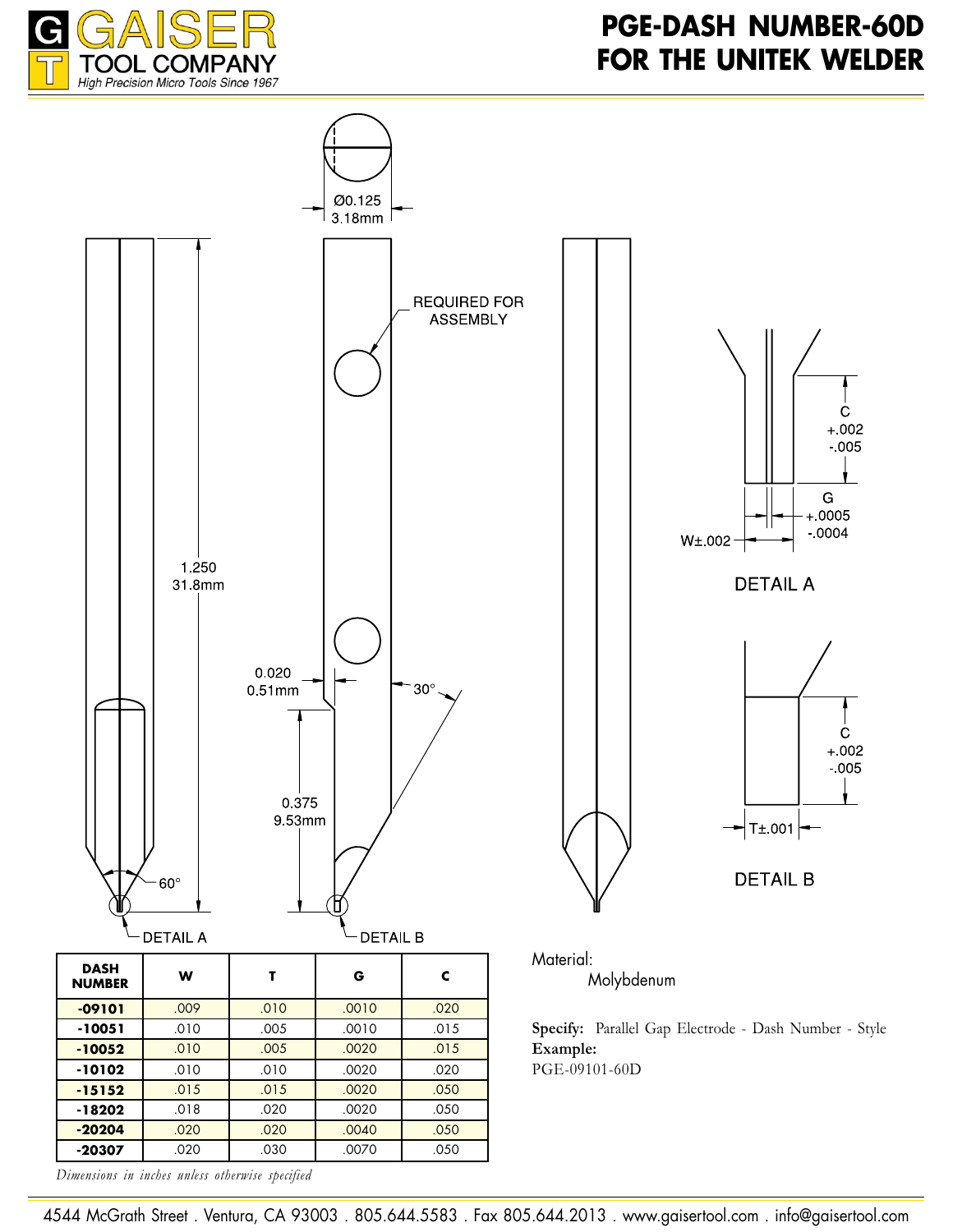



Material:

Molybdenum

**Specify:** Parallel Gap Electrode - Dash Number - Style Example: PGE-09101-15D

<mark>09101 .009 .0010 .0010 .0010 .0010 .00</mark>1 **-10051** .010 .005 .0010 .015 10052 .010 .005 .0020 .015 **-10102** .010 .010 .010 .020 <mark>-15152 .</mark>015 .015 .0020 .050 **-18202** .018 .020 .020 .050 **-20204** .020 .020 .020 .050 **-20307** .020 .030 .030 .050

*Dimensions in inches unless otherwise specified* 

4544 McGrath Street . Ventura, CA 93003 . 805.644.5583 . Fax 805.644.2013 . www.gaisertool.com . info@gaisertool.com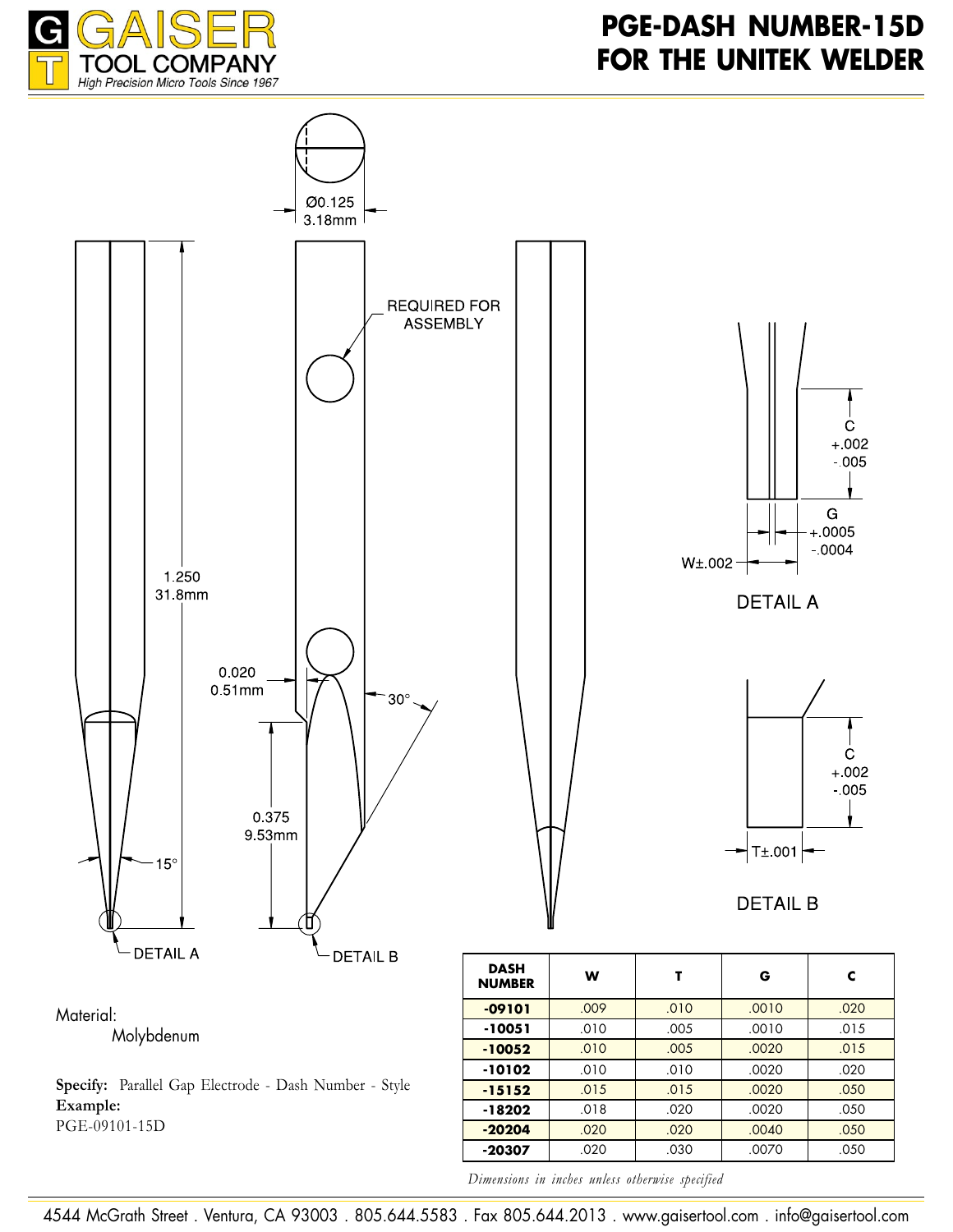

### **PGE-DASH NUMBER-DUS FOR THE HUGHES WELDER**



*Dimensions in inches unless otherwise specified* 

040 .020 .015 .020 .0030 .040 **-20203** .020 .020 .020 .040 Example:

**PGE-07052-DUS**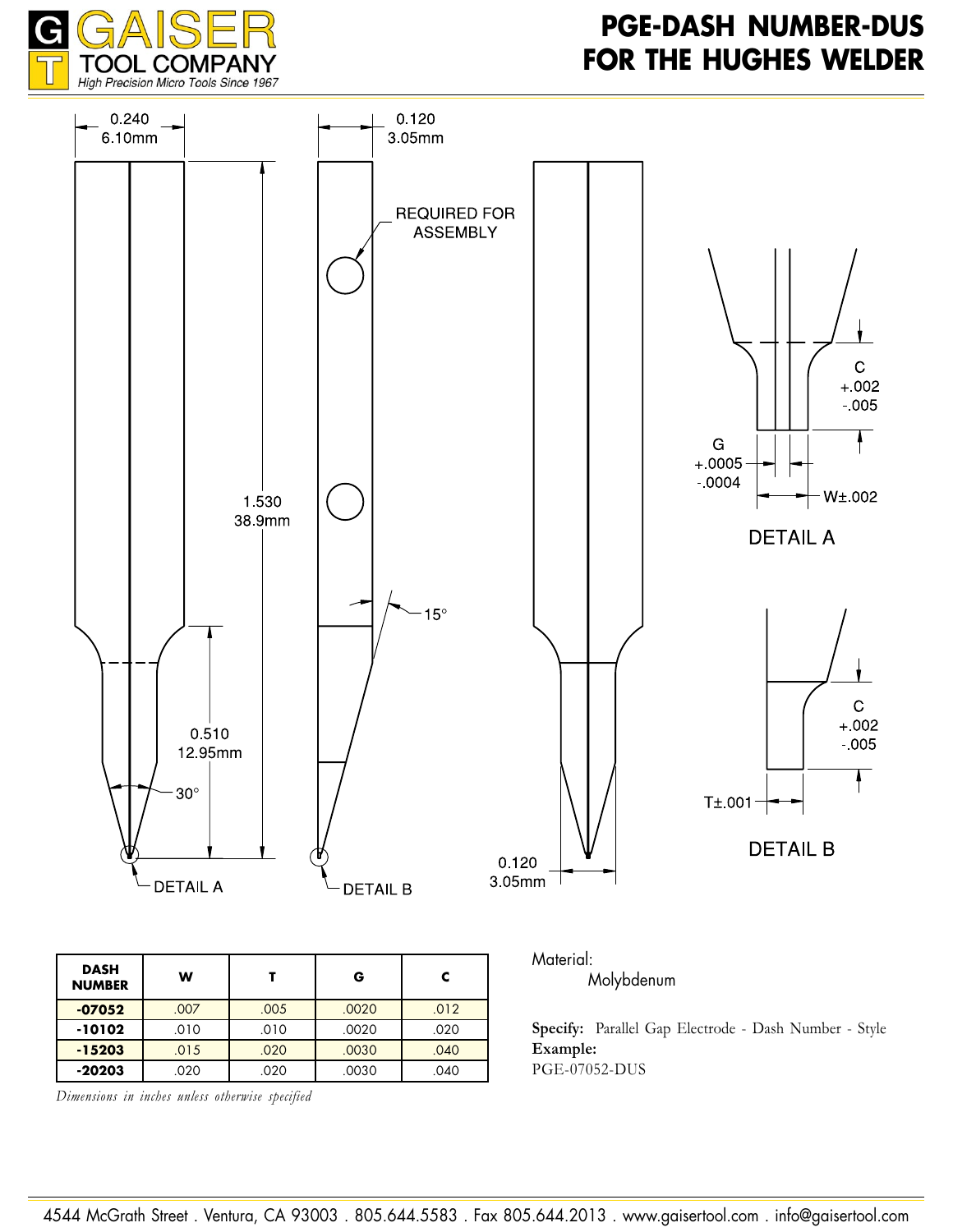



#### Material:

Molybdenum Standard RWMA Class 2 Optional (Specify "-CU2" in part number) Tungsten Optional (Specify "-W" in part number)

Note: Part is a mirror image pair as shown

**Specify:** Parallel Gap Electrode - Dash Number - Style - Optional Material Example: PGE-1015-ESO PGE-2545-ESO-W

| DASH<br><b>NUMBER</b> | A    | в    |
|-----------------------|------|------|
| $-0815$               | .008 | .015 |
| -1015                 | .010 | .015 |
| $-1525$               | .015 | .025 |
| -1825                 | .018 | .025 |
| $-2323$               | .023 | .023 |
| -2545                 | .025 | .045 |

*Dimensions in inches unless otherwise specified*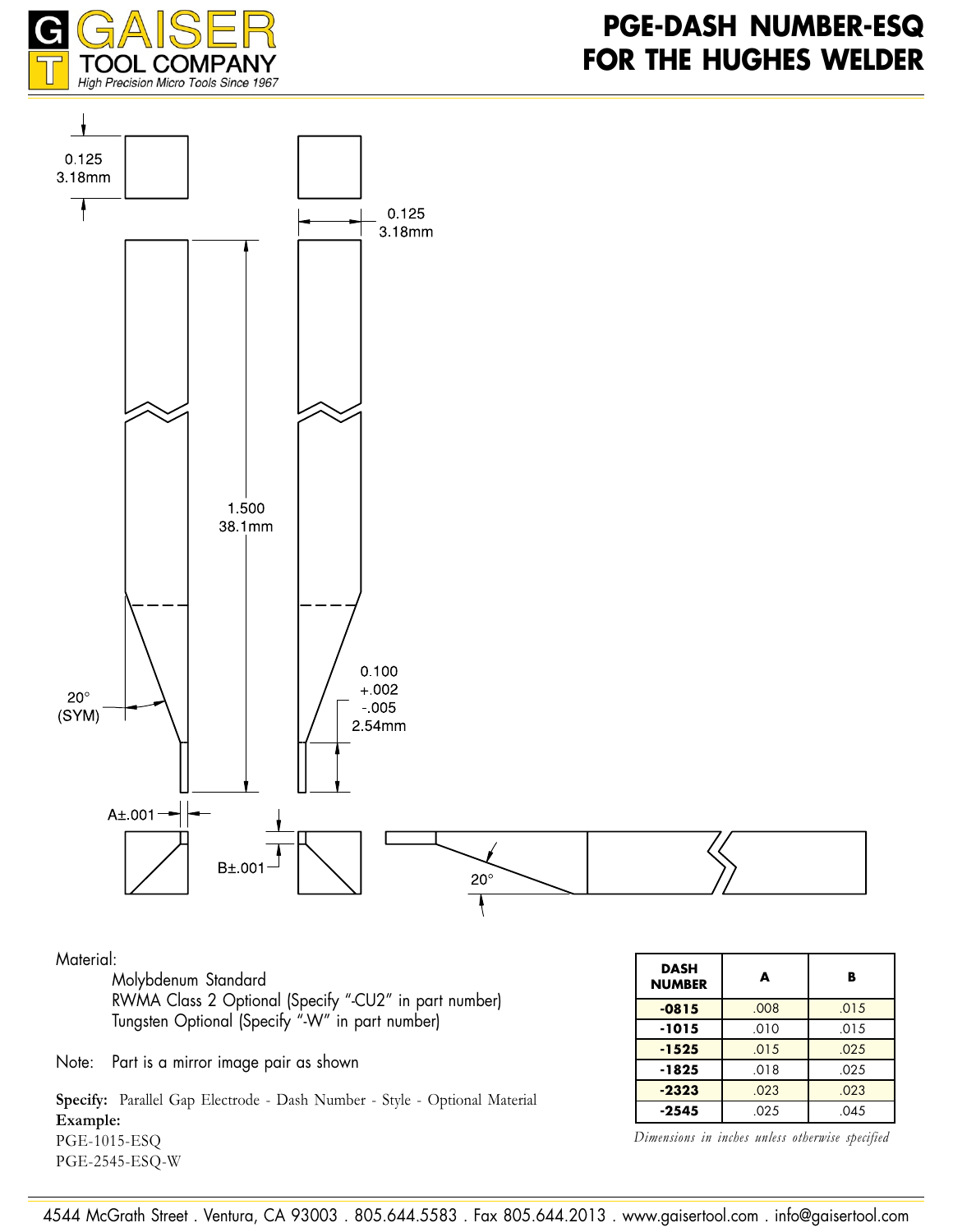

### **PGE-DASH NUMBER-ESQA FOR THE HUGHES WELDER**



*Dimensions in inches unless otherwise specified* 

**-38252** .038 .025 .002 .000 **-48252** .048 .025 .002 .100 **-52452** .052 .045 .002 .100

**-40254** .040 .025 .004 .100 **-50254** .050 .025 .004 .100 **-54454** .054 .045 .004 .100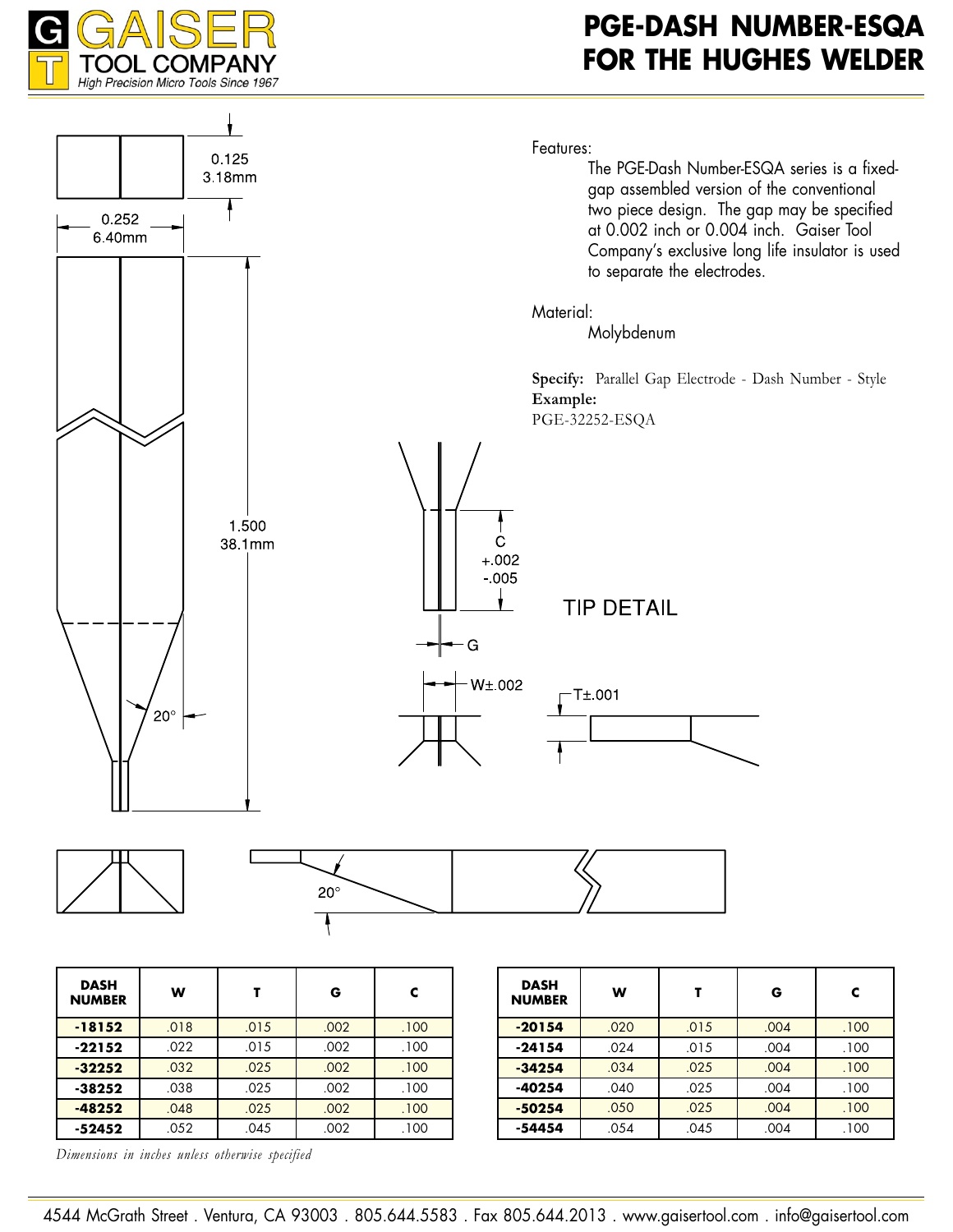



Material:

Molybdenum Standard RWMA Class 2 Optional (Specify "-CU2" in part number) Tungsten Optional (Specify "-W" in part number)

| <b>DASH</b><br><b>NUMBER</b> | A     | B    | c    |
|------------------------------|-------|------|------|
| $-0205$                      | .0025 | .005 | .017 |
| $-0408$                      | .004  | .008 | .022 |
| $-0610$                      | .006  | .010 | .026 |
| $-0815$                      | .008  | .015 | .033 |
| $-1019$                      | .010  | .019 | .039 |

Note: Part is a mirror image pair as shown

**Specify:** Parallel Gap Electrode - Dash Number - Style - Optional Material Example: PGE-0610-ESO-20D PGE-1019-ESO-20D-W

*Dimensions in inches unless otherwise specified* 

4544 McGrath Street . Ventura, CA 93003 . 805.644.5583 . Fax 805.644.2013 . www.gaisertool.com . info@gaisertool.com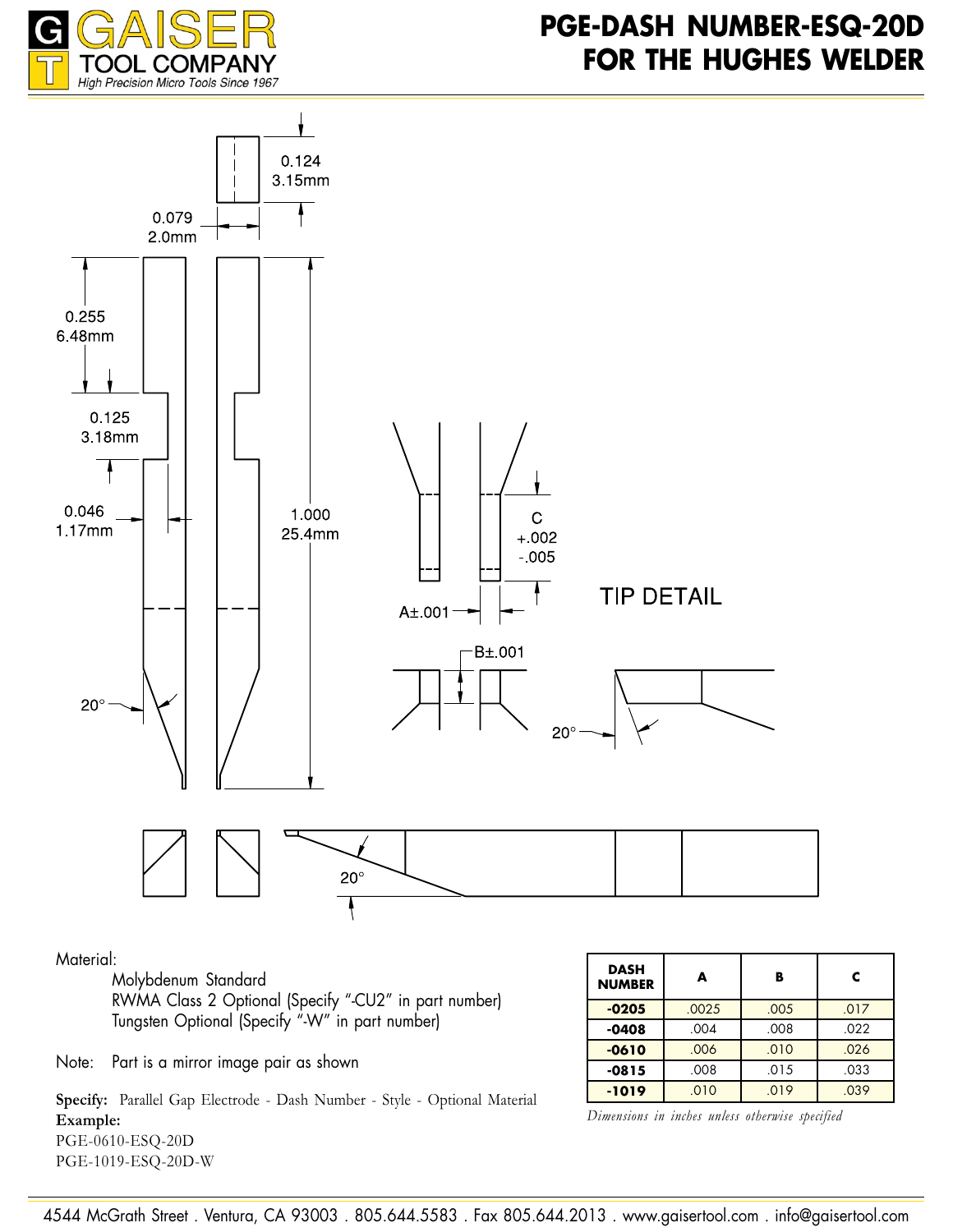

### **PGE-DASH NUMBER-ESQA-20D FOR THE HUGHES WELDER**



*Dimensions in inches unless otherwise specified*